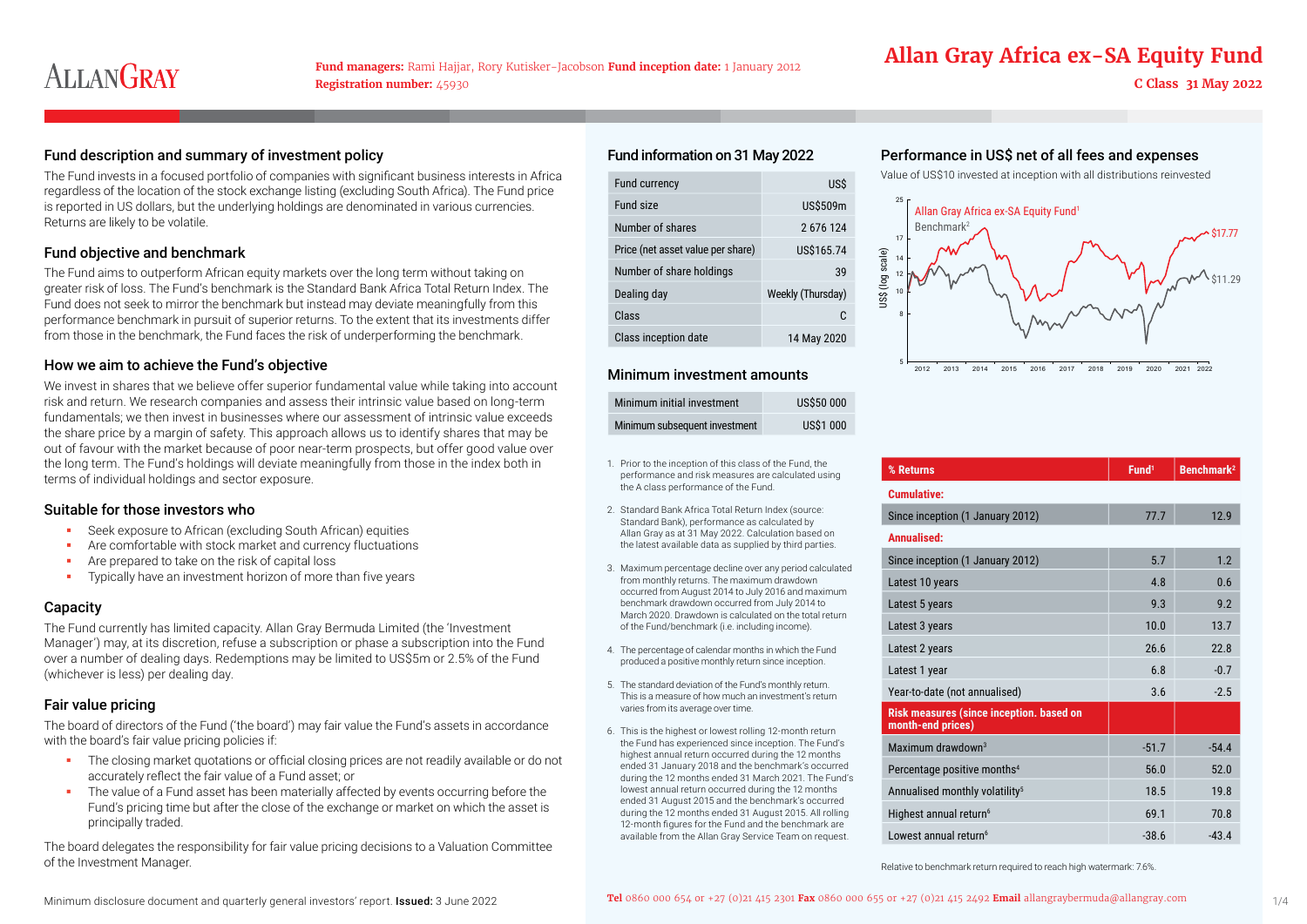**Fund managers:** Rami Hajjar, Rory Kutisker-Jacobson **Fund inception date:** 1 January 2012 **Registration number:** 45930 **C Class 31 May 2022**

# **Allan Gray Africa ex-SA Equity Fund**

### Meeting the Fund objective

The Fund aims to outperform African equity markets (excluding South Africa) over the long term without taking on greater risk of loss. The Fund experiences periods of underperformance in pursuit of this objective. Since inception the Fund has outperformed its benchmark by a significant margin. The maximum drawdown and lowest annual return numbers, in the 'Performance in US\$ net of all fees and expenses' table, show that the Fund has not experienced more downside than its benchmark in periods of negative market returns. We believe our philosophy of buying undervalued equities should generate positive absolute returns over time.

#### Subscription and redemption charge

Investors may be charged 1% when subscribing for Fund shares. Investors may be charged 1% when redeeming Fund shares in the case of significant redemptions. These charges are paid into the Fund to offset the costs associated with the transactions that are borne by the Fund. The Investment Manager may waive these charges if transactions substantially offset one another.

#### Annual management fee

The management fee consists of a base fee of 0.7% and a performance component. The fee rate is calculated weekly by comparing the Fund's total performance for the week, after the base fee is deducted, to that of the benchmark.

#### Fee for performance equal to the Fund's benchmark: 0.70% p.a.

For each percentage point above or below the benchmark we add or deduct 0.2%. This means that Allan Gray shares in approximately 20% of the performance relative to the benchmark.

The fee is capped at 4.7% over any 12 month rolling period and can decrease to a minimum of 0%. If the fee would have been negative, the negative fee will be carried forward to reduce the next week's fee (and all subsequent weeks until the underperformance is recovered).

#### Total expense ratio (TER) and transaction costs

The annual management fee charged is included in the TER. The TER is a measure of the actual expenses incurred by the Fund over a one and three-year period (annualised). Since Fund returns are quoted after deduction of these expenses, the TER should not be deducted from the published returns (refer to page 4 for further information). Transaction costs are disclosed separately. The TER and transaction costs cannot be determined accurately because of the short life span of the class. Calculations are based on actual data where possible and best estimates where actual data is not available.

#### Country of primary listing on 31 May 2022

| <b>Country</b>        | % of Equities | Benchmark <sup>7</sup> |
|-----------------------|---------------|------------------------|
| Nigeria               | 31.8          | 12.3                   |
| Zimbabwe              | 25.6          | 0.0                    |
| Egypt                 | 8.4           | 9.9                    |
| Australia             | 8.0           | 6.7                    |
| Kenya                 | 7.1           | 10.8                   |
| <b>United Kingdom</b> | 7.1           | 11.5                   |
| <b>BRVM</b>           | 6.4           | 1.2                    |
| Uganda                | 2.1           | 0.0                    |
| Rwanda                | 1.3           | 0.0                    |
| Malawi                | 1.2           | 0.0                    |
| Ghana                 | 0.4           | 0.7                    |
| Tanzania              | 0.4           | 1.2                    |
| Zambia                | 0.1           | 0.0                    |
| Canada                | 0.0           | 30.5                   |
| Morocco               | 0.0           | 5.6                    |
| <b>Mauritius</b>      | 0.0           | 4.7                    |
| <b>USA</b>            | 0.0           | 2.8                    |
| Tunisia               | 0.0           | 2.1                    |
| Total $(\%)^8$        | 100.0         | 100.0                  |

7. Standard Bank Africa Total Return Index (source: Standard Bank). Calculation based on the latest available data as supplied by third parties.

- 8. There may be slight discrepancies in the totals due to rounding.
- 9. Prior to the inception of this class of the Fund, the TER and Transaction costs data is that of the A Class of the Fund, reduced by 0.3% p.a.

### Sector allocation on 31 May 2022

| <b>Sector</b>                  | % of Fund | Benchmark <sup>7</sup> |
|--------------------------------|-----------|------------------------|
| Energy                         | 8.2       | 14.1                   |
| <b>Basic materials</b>         | 12.5      | 41.4                   |
| Industrials                    | 0.6       | 7.4                    |
| <b>Consumer staples</b>        | 23.5      | 4.2                    |
| Healthcare                     | 2.1       | 0.0                    |
| <b>Consumer discretionary</b>  | 0.0       | 1.1                    |
| Telecommunications             | 15.8      | 10.6                   |
| <b>Utilities</b>               | 2.0       | 0.0                    |
| <b>Financials</b>              | 27.0      | 19.8                   |
| Technology                     | 3.7       | 0.0                    |
| Real estate                    | 0.0       | 1.2                    |
| Money market and bank deposits | 4.7       | 0.1                    |
| Total $(\%)^8$                 | 100.0     | 100.0                  |

### Asset allocation on 31 May 2022

| <b>Asset Class</b>             | <b>Total</b> |  |
|--------------------------------|--------------|--|
| Net equity                     | 95.3         |  |
| <b>Hedged equity</b>           | 0.0          |  |
| Property                       | 0.0          |  |
| Commodity-linked               | 0.0          |  |
| <b>Bonds</b>                   | 0.0          |  |
| Money market and bank deposits | 4.7          |  |
| Total $(\%)^8$                 | 100.0        |  |

#### Total expense ratio (TER) and transaction costs<sup>9</sup>

| TER and transaction costs breakdown for the 1- and<br>3-year period ending 31 March 2022 | 1yr %   | 3yr %   |
|------------------------------------------------------------------------------------------|---------|---------|
| <b>Total expense ratio</b>                                                               | 0.38    | 0.40    |
| Fee for benchmark performance                                                            | 0.70    | 0.70    |
| Performance fees                                                                         | $-0.70$ | $-0.70$ |
| <b>Custody fees</b>                                                                      | 0.26    | 0.29    |
| Other costs excluding transaction costs                                                  | 0.12    | 0.11    |
| <b>Transaction costs</b>                                                                 | 0.08    | 0.25    |
| <b>Total investment charge</b>                                                           | 0.46    | 0.65    |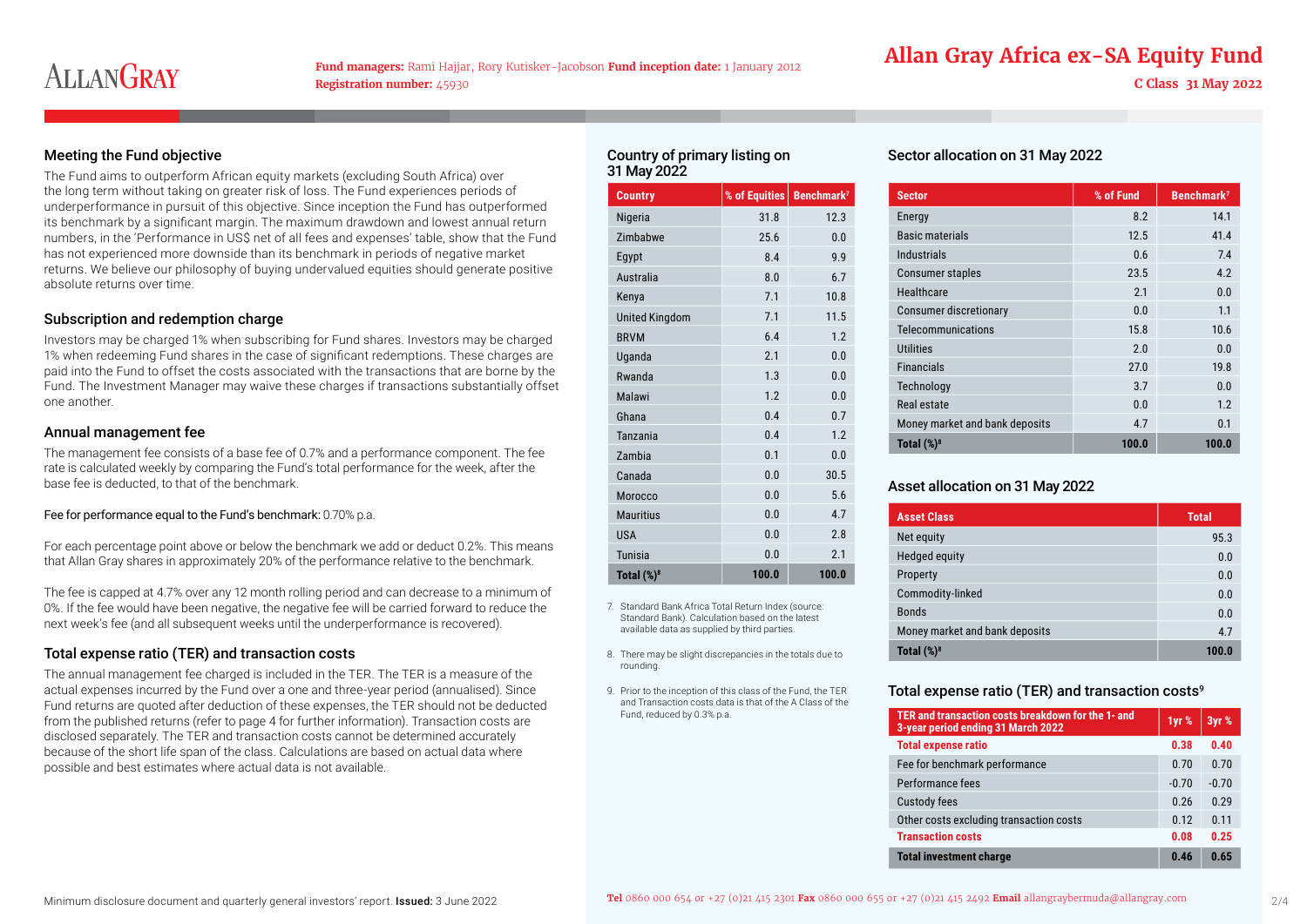**Fund managers:** Rami Hajjar, Rory Kutisker-Jacobson **Fund inception date:** 1 January 2012 **Registration number:** 45930 **C Class 31 May 2022**

# **Allan Gray Africa ex-SA Equity Fund**

The Fund continued its recent good performance off a low base, with a return for the quarter of 3.4% in US dollar terms. Over the past two years, since the COVID-19-related March 2020 bottom, the Fund has generated a return of 34.5% per annum in US dollar terms.

The recent good performance should, however, be seen in the context of longer-term performance. Over the past decade, the Fund has delivered a return of 4.2% per annum in US dollar terms. This compares with the MSCI World Index at 10.9% per annum and the S&P 500 at 14.6% per annum. Africa has been unpopular for a long time, and the negative sentiment is reflected in continued redemptions, depressed share prices and lack of interest from international investors. Therefore, despite the recent positive absolute performance, we continue to be excited about the long-term prospects for the Fund, from both an absolute and relative perspective.

A review of some of the larger commodity exposed positions in our Fund provides an apt example:

In the oil and gas space, our largest exposure is to Seplat Energy. Seplat Energy owns a portfolio of low cost, onshore oil and gas assets in Nigeria that break even at an oil price of approximately US\$20 per barrel. We spoke about Seplat in our September 2021 commentary. For the 2021 calendar year, when the oil price averaged US\$71 per barrel. Seplat generated substantial free cash flow, paid down debt and returned a dividend of 10 US cents per share to shareholders. Year to date, as the oil price has rallied, Seplat has not gone unaffected with the share price increasing 26% in US dollars to US\$1.43 as at quarter end. However, it remains extremely cheap, generating free cash flow in excess of US\$0.43 per share at a spot oil price of US\$120 per barrel. If we use a normal oil price half that prevailing today (i.e. US\$60 per barrel), our estimate of normal free cash flow is approximately US\$0.25 per share. Therefore, today an investor is buying Seplat for somewhere between 3.5 and 6 times free cash flow, dependent on the oil price. In addition, Seplat has recently entered into a transformative agreement to acquire ExxonMobil's entire offshore shallow water business in Nigeria at what appears to be an extremely good price.

The deal remains subject to a number of government and regulatory approvals and may not be ultimately consummated. We attach no value to this deal in our models, but it represents additional upside optionality.

In the precious metal space, our largest exposure is to Zimplats. Zimplats is a low cost, long-life platinum group metals (PGMs) miner with operations in Zimbabwe. It is majority owned by Impala Platinum (listed in South Africa) and arguably the best mine in their stable. The largest producers of PGMs globally are Russia and South Africa, and as a result of the Ukrainian conflict and related Russian sanctions, prices have rallied year to date, benefiting producers outside of Russia. Zimplats is no exception, with the share price up 24% in US dollars for the quarter, ending at US\$21.10. At spot PGM prices, on our estimates, Zimplats generates free cash flow of US\$4.60 per share. However, similar to the oil price, we do not believe the elevated level of PGM prices to be sustainable and use a materially lower PGM basket price in our estimate of normal. On this basis, we think a more conservative estimate of normal earnings is closer to US\$1.80 per share. Therefore, an investor is buying Zimplats for somewhere between 4.5 and 11.6 times free cash flow, dependent on the PGM basket price. The longer the PGM basket price stays high, the greater one's return, but we are equally happy to own this asset at materially lower PGM prices.

Across our portfolio, we are finding a number of similar high-quality businesses trading on single-digit estimates of spot and normal free cash flow. We do not know when, or if ever, sentiment on Africa will improve, but at spot prices and current cash flows, a number of companies can generate double-digit US dollar returns simply by returning excess cash to shareholders. This makes us excited about the Fund's long-term prospects.

During the quarter we reduced our exposure to select Nigerian banks.

#### Commentary contributed by Rory Kutisker-Jacobson

# **Fund manager quarterly commentary as at 31 March 2022**